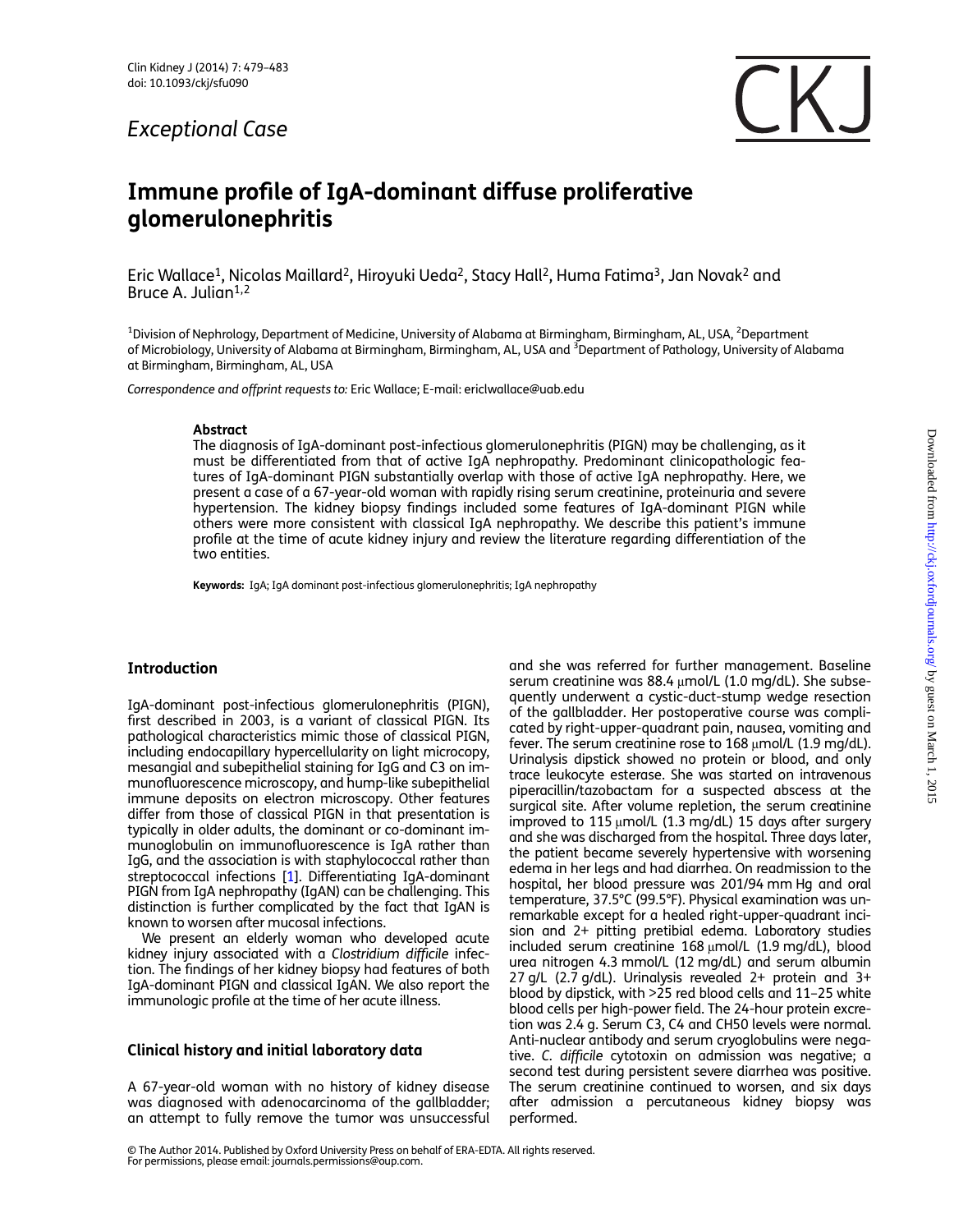## Kidney biopsy

The biopsy specimen for light microscopy contained 15 glomeruli, of which three were globally sclerosed and one had a segmental sclerotic lesion. The remaining glomeruli showed moderate to marked expansion of the mesangial matrix, mesangial and segmental endocapillary hypercellularity, and intracapillary neutrophils. There was no focal necrotic lesion. The glomerular basement membranes (GBMs) appeared prominent due to occasional double contours, large subendothelial deposits ([Figure 1](#page-2-0)A) and intracapillary pseudothrombi [\(Figure 1](#page-2-0)A). There was a patchy interstitial inflammation without tubulitis. The arterioles showed mild hyaline deposition; the arteries were unremarkable.

Immunofluorescence microscopy showed three glomeruli, all with diffuse mesangial and segmental capillaryloop staining for IgA (4+, scale 0–4), C3 (4+), IgG (2+), IgM (trace), kappa light chains (3+) and lambda light chains (4+) ([Figure 1B](#page-2-0)). Staining for C1q and albumin was absent. On electron microscopy, GBMs were extremely thickened due to segmental cellular interposition and massive subendothelial immune-complex deposits without substructure. One large subepithelial hump-like deposit was identified ([Figure 1C](#page-2-0)). The mesangial areas were markedly expanded due to increased matrix and numerous large electron-dense deposits. The glomerular foot processes were completely effaced [\(Figure 1](#page-2-0)C).

## **Diagnosis**

The diagnosis was diffuse proliferative glomerulonephritis with membranoproliferative features and dominant IgA deposits. The history of recent infection in conjunction with a light microscopy pattern of diffuse endocapillary hypercellularity with neutrophil infiltration in addition to mesangial and subendothelial deposits raised the possibility of an IgA-dominant PIGN.

## Clinical follow-up

Due to the severity of the C. difficile colitis and the diagnosis of possible PIGN, no immunosuppressive therapy was instituted. Her kidney failure worsened and she eventually required hemodialysis. One year later, she remained on hemodialysis.

#### **Discussion**

This case demonstrates the difficulties in differentiating IgAN from IgA-dominant PIGN, especially when taking into account persistent or resolving PIGN [[2\]](#page-3-0). Pathologic features that have been associated with a diagnosis of IgA-dominant PIGN, as opposed to IgAN, include a clinical history of recent Staphylococcus aureus infection, hypocomplementemia, predominant intracapillary neutrophilic infiltrate and large subepithelial humps [\[3](#page-3-0)]. Our patient was elderly and had no previous diagnosis of IgAN but did have a history of microscopic hematuria. She lacked clinical features typically associated with IgAdominant PIGN such as hypocomplementemia and a preceding staphylococcal infection, and did not have

diabetes mellitus. On biopsy, she had subepithelial humps, IgA dominance with equally strong C3 staining on immunofluorescence microscopy, as well as neutrophilic infiltrate, and endocapillary hypercellularity, findings that favor a diagnosis of IgA-dominant PIGN. However, many of these features can be seen with active IgAN as well. Subepithelial humps, specifically, favor the diagnosis of IgA-dominant PIGN, but can also be present in active IgAN [\[4](#page-3-0)]. The number of subepithelial or intramembranous deposits per glomerulus may be a differentiating factor, as 13/13 cases with IgA-dominant PIGN in one series had more than five subepithelial or intramembranous deposits per glomerulus, with 10/13 having >10 per glomerulus [[2\]](#page-3-0). Our patient had only one large subepithelial deposit in one of three glomeruli available for electron microscopy, suggesting a diagnosis of IgAN. Hypocomplementemia cannot be used as the distinguishing feature either. Nasr et al. found that only 72% of elderly patients with biopsy-proven PIGN (IgA-dominant and classical) had low serum levels of C3 or C4 [[1\]](#page-3-0). Finally, stronger mesangial staining for lambda light chains than kappa light chains may point to IgAN [\[2](#page-3-0)]. Overall, clinical distinction between the two entities can be difficult.

The microbe classically associated with IgA-dominant PIGN is coagulase-positive staphylococcus [\[1](#page-3-0), [3](#page-3-0), [5\]](#page-3-0). Balb/c mice when immunized with S. aureus have been shown to develop mesangial deposits of IgA, IgG and C3 [[6\]](#page-3-0). The S. aureus cell-envelope antigen has been identified as a possible causative antigen and, in one study, was present in 75% of cases with IgA-dominant PIGN and 68% of patients with IgAN [\[7](#page-3-0)]. However, these findings do not explain the association of IgA-dominant PIGN with coagulasenegative staphylococcus and Gram-negative organisms such as Escherichia coli and Enterobacter cloacae [[1,](#page-3-0) [3](#page-3-0)]. Mucosal infections are known to coincide with active IgAN. C. difficile as the inciting organism for glomerular IgA deposition has also been reported twice [\[8](#page-4-0), [9](#page-4-0)]. Thus, neither the lack nor the presence of S. aureus in the clinical history fully eliminates or supports the diagnosis of IgA-dominant PIGN versus IgAN.

We performed immune profiling at the time of acute kidney injury. Central to the development of IgAN is the aberrant glycosylation of a portion of the circulating IgA1, characterized by galactose deficiency of the hinge-region O-linked glycans. This structural feature is more important than levels of total IgA1, as shown by patients with IgA1 myeloma who only rarely develop glomerular deposits of IgA [\[10](#page-4-0)]. The O-glycosylation nature of IgA1 has not been described previously in IgA-dominant PIGN. In our patient, ELISA demonstrated markedly elevated serum levels of total IgA. Western blot after SDS–PAGE separation of serum IgA under non-reducing conditions showed a normal polymer-to-monomer ratio. Serum level of galactose-deficient IgA1 was markedly elevated, to that normally found in patients with IgAN.

In IgAN, the circulating galactose-deficient IgA1 serves as the autoantigen target of circulating anti-glycan-specific IgG and/or IgA1, leading to formation of IgG-IgA1 immune complexes that deposit in the mesangium [[11,](#page-4-0) [12\]](#page-4-0). To gauge the nephritogenicity of our patient's circulating IgA1, serum (native or IgA- or IgG-depleted) was fractionated by size-exclusion chromatography, fractions added to cultures of human primary mesangial cells, and cellular proliferation assessed by thymidine incorporation. Our patient had circulating IgG- and IgA1-containing immune complexes. Large complexes (>800 kDa) consisting of IgG3 and IgA1 stimulated proliferation of the mesangial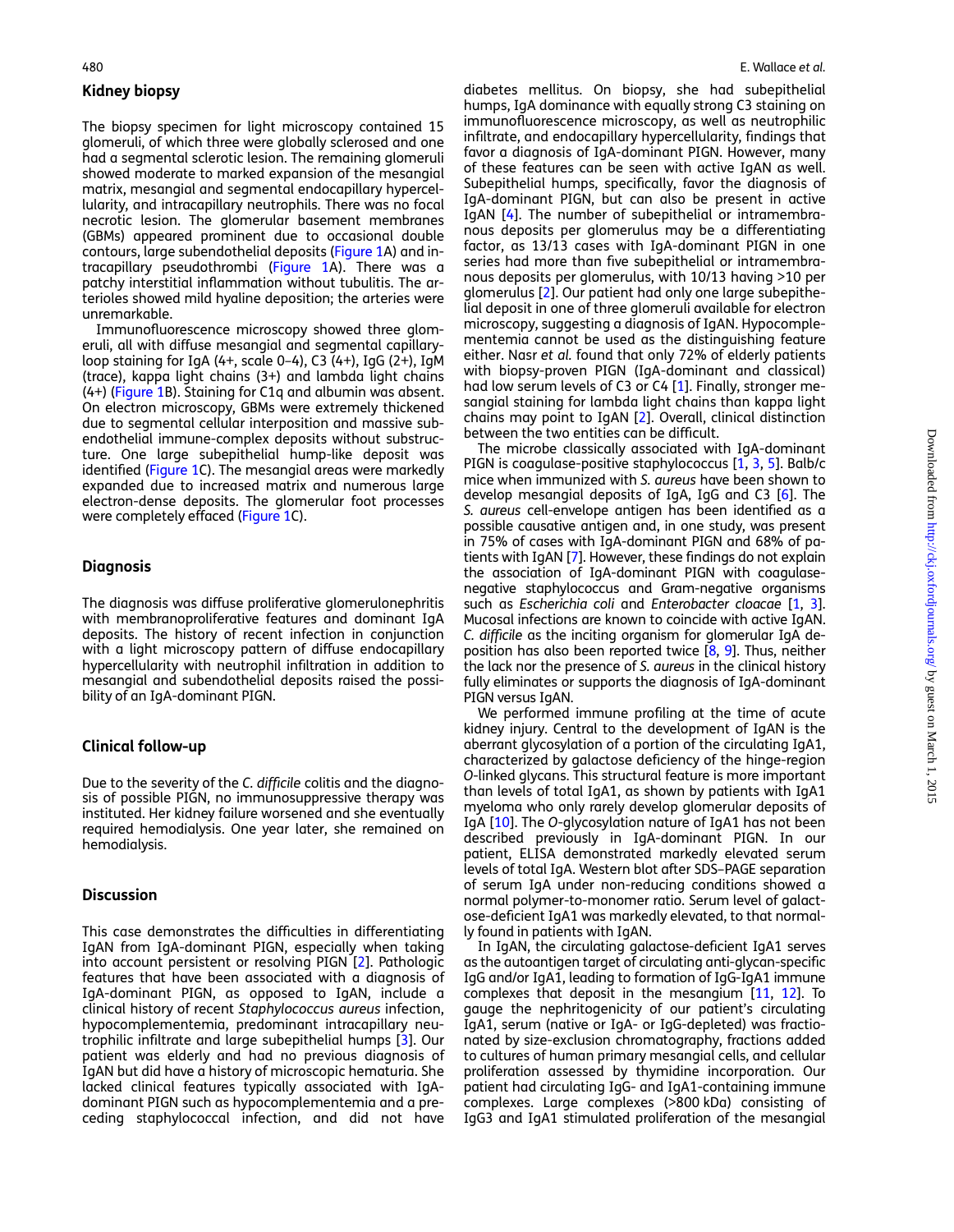<span id="page-2-0"></span>

Fig. 1. Pathology features in the renal biopsy. (A) (i) Light microscopy: This glomerulus shows mild-to-moderate expansion of the mesangial matrix with mesangial hypercellularity and segmental endocapillary hypercellularity with intracapillary neutrophils (thick arrows). There are several intracapillary<br>pseudothrombi (thin arrows). Trichrome ×600. (A) (ii) This glomerulus eosinophilic deposits and granular mesangial deposits (arrows). Trichrome ×600. (B) Immunofluorescence microscopy. Very strong (4+) staining for IgA is shown in the mesangium and capillary loops. C3 also showed 4+ staining in the capillary loops (not illustrated). (C) (i) Electron microscopy. Numerous<br>large electron-dense immune-complex deposits are present in the mesangi shown. The foot processes are completely effaced. (C) (ii) Subendothelial deposits (arrows).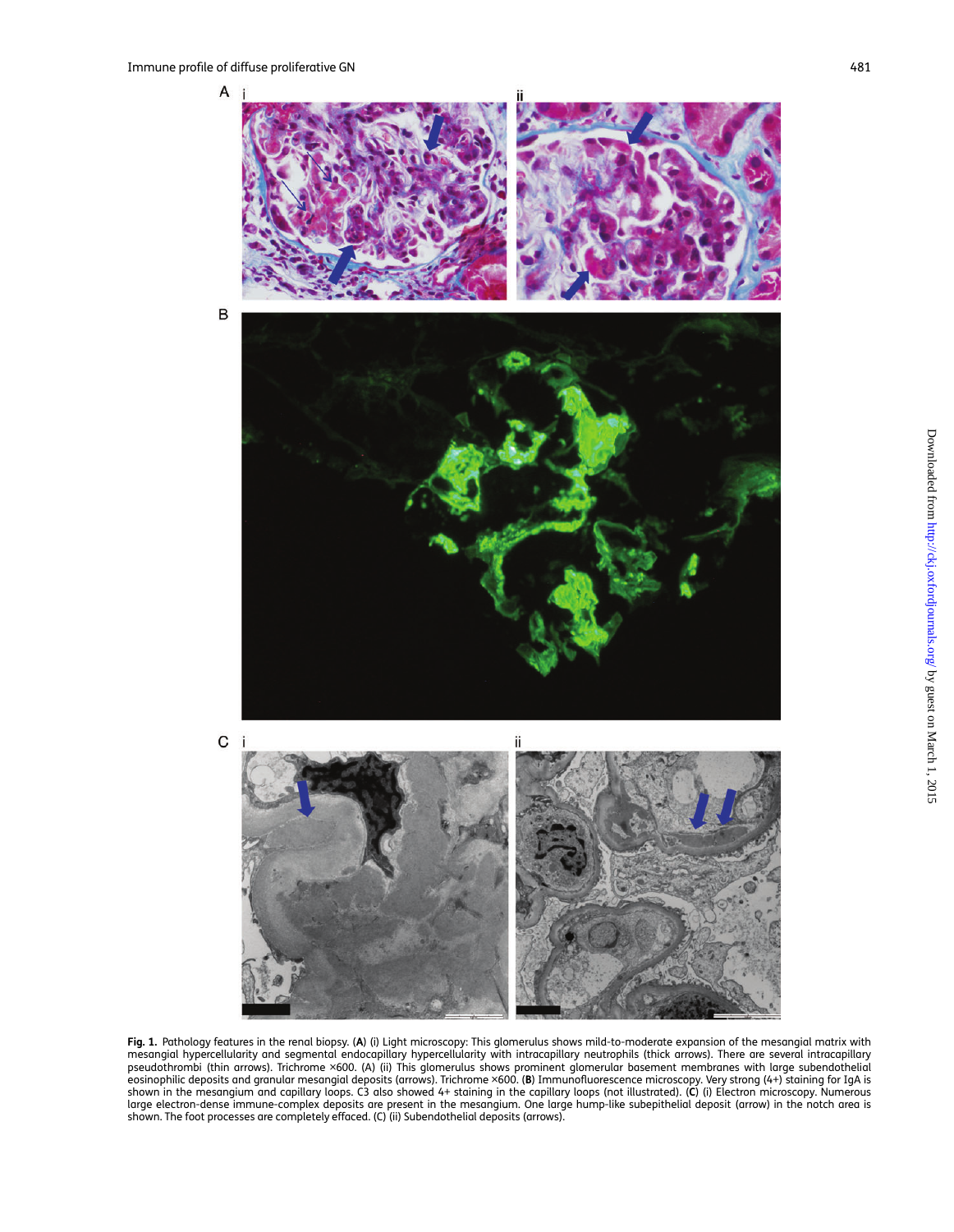<span id="page-3-0"></span>

Fig. 2. Circulating IgA1-containing complexes were isolated from serum (native or IgA- or IgG-depleted) by size-exclusion chromatography on a calibrated Superose 6 column, fractions added to cultures of primary human mesangial cells, and cellular proliferation assessed by thymidine incorporation. High-molecular-mass fractions of serum induced proliferation of the mesangial cells. Fractions 26 and 30 stimulated cellular proliferation in an IgA- and IgG-dependent manner, whereas fractions 36–42 were inhibitory in an IgA-dependent manner. Fractions 30, 36 and 42 (boxed) were analyzed for total IgG and IgG subclasses (see Table 1).

| <b>Table 1.</b> Analysis of IgG subclasses in stimulatory (30) and inhibitory |  |
|-------------------------------------------------------------------------------|--|
| (36, 42) fractions of serum                                                   |  |

| Fractions                                 | 30                     | 36 | 42                                                |
|-------------------------------------------|------------------------|----|---------------------------------------------------|
| Total IgG<br>IgG1<br>IgG2<br>IgG3<br>IgG4 | $\ddot{}$<br>$\ddot{}$ |    | $^{+++}$<br>$^{+++}$<br>$\overline{1}$<br>$^{++}$ |

Results of western blot analyses are expressed as negative (-), positive (+) or strongly positive (+++).

cells whereas smaller complexes (700–800 kDa) did not (Figure 2), as has been described in patients with IgAN [[13\]](#page-4-0). Depletion of IgA or IgG from serum removed stimulatory activity from the large-molecular-mass fractions, suggesting that IgA-IgG complexes were responsible for the stimulatory activity. Depletion of IgA, but not IgG, removed the inhibitory activity from fractions 36–42, indicating that the small-molecular-mass inhibitory complexes contained IgA (Figure 2). IgG3 was the only IgG subclass identified in the stimulatory complexes (Table 1). These results indicate that the pathogenesis of the kidney injury was similar to that of active IgAN.

In conclusion, the clinical and pathologic distinction of IgA-dominant PIGN and active IgAN can be very difficult. We have shown that in this patient the mechanisms of disease for the glomerular deposition of IgA associated with colitis induced by C. difficile were similar to those of patients with IgAN. Based on these molecular diagnoses and pathologic review, a diagnosis of active IgAN is favored; however, significant clinicopathological overlap clearly exists between these two entities. Further studies are needed to investigate the IgA1 profiles in patients with more classical IgA-dominant PIGN to confirm similarities or differences with the pathogenesis with IgAN. If such differences exist, they could be exploited to provide a molecular means to differentiate these two entities.

#### Concise methods

Immune complexes were isolated by fractionation of serum samples by size-exclusion chromatography and their biological activities were tested with cultured primary human mesangial cells [\[13](#page-4-0)]. ELISA and immunoblotting, including detection with subclass-specific antibodies after non-reducing SDS–PAGE, were performed, as described [\[14\]](#page-4-0).

#### Conflict of interest statement. None declared.

Acknowledgements. This work was supported in part by grants from the National Institutes of Health DK078244, DK082753 and GM098539, and by a gift from the IGA Nephropathy Foundation of America.

#### References

- 1. Nasr SH, Fidler ME, Valeri AM et al. Postinfectious glomerulonephritis in the elderly. J Am Soc Nephrol 2011; 22: 187–195
- 2. Haas M, Racusen LC, Bagnasco SM. IgA-dominant postinfectious glomerulonephritis: a report of 13 cases with common ultrastructural features. Hum Pathol 2008; 39: 1309–1316
- 3. Nasr SH, D'Agati VD. IgA-dominant postinfectious glomerulonephritis: a new twist on an old disease. Nephron Clin Pract 2011; 119: c18–c26
- 4. Yoshikawa N, Ito H, Nakahara C et al. Glomerular electrondense deposits in childhood IgA nephropathy. Virchows Arch A Pathol Anat Histopathol 1985; 406: 33–43
- 5. Nasr SH, Markowitz GS, Whelan JD et al. IgA-dominant acute poststaphylococcal glomerulonephritis complicating diabetic nephropathy. Hum Pathol 2003; 34: 1235–1241
- 6. Sharmin S, Shimizu Y, Hagiwara M et al. Staphylococcus aureus antigens induce IgA-type glomerulonephritis in Balb/c mice. J Nephrol 2004; 17: 504–511
- 7. Koyama A, Sharmin S, Sakurai H et al. Staphylococcus aureus cell envelope antigen is a new candidate for the induction of IgA nephropathy. Kidney Int 2004; 66: 121–132